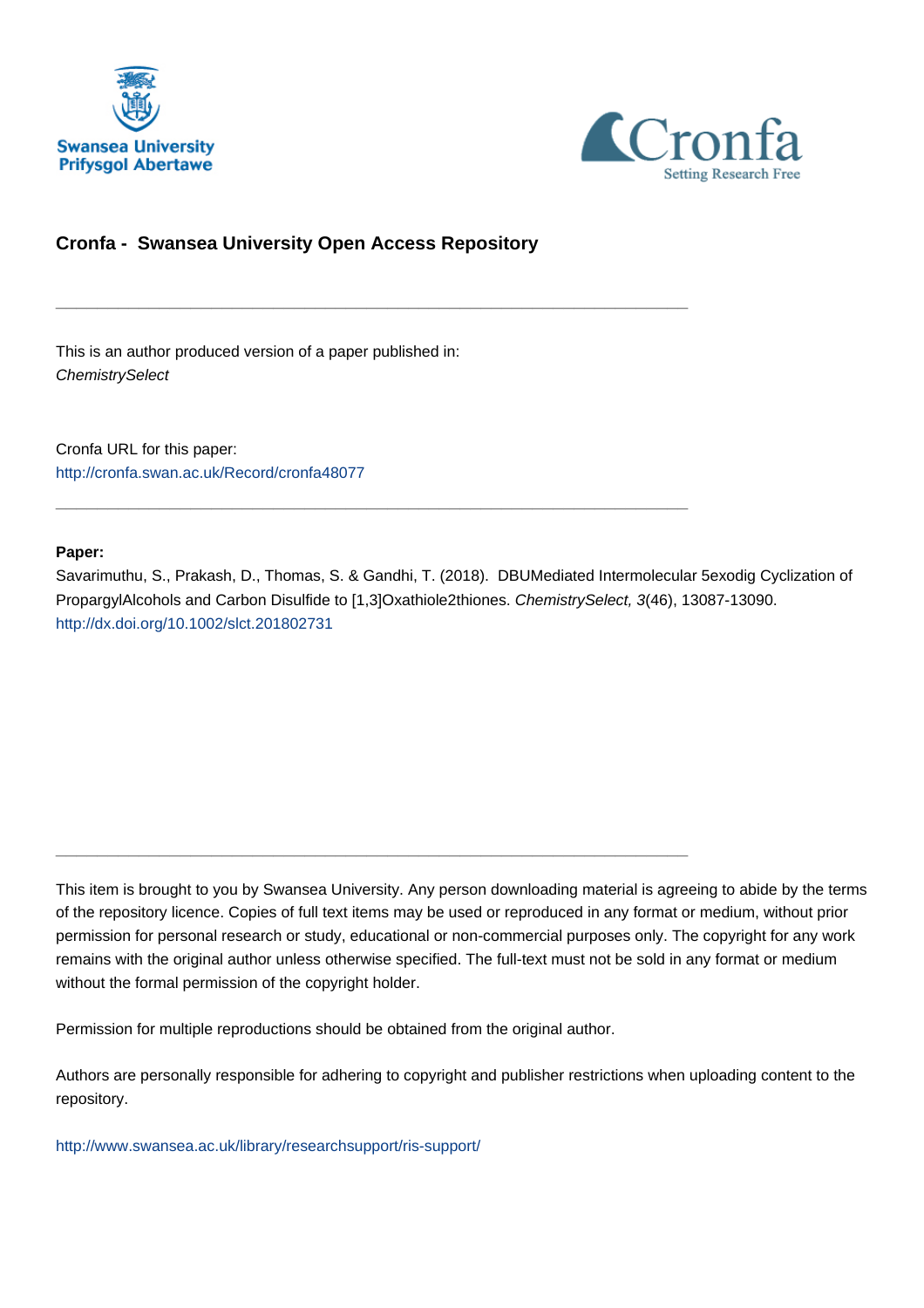# **DBU-Mediated Intermolecular 5-exo-dig Cyclization of Propargyl Alcohols and Carbon Disulfide to [1,3]-Oxathiole-2-thiones**

Sebastian Antony Savarimuthu,<sup>\*a</sup> Devarajan Gnanaprakasi Leo Prakash,<sup>\*b</sup> Selvaraj Augustine Thomas<sup>a</sup> and Thirumanavelan Gandhic

**Abstract:** 5-*exo*-dig is a versatile Baldwin tool to predict and make useful heterocyclic compounds from nucleophiles and electrophiles. In order to aid this, a novel metal-free method is proposed to produce [1,3]-oxathiole-2-thiones from a readily synthesized propargyl alcohols and easily accessible carbon disulfide, where both secondary and primary propargyl alcohols are compatible to this methodology. This procedure is simple, versatile, atom economy and functional group tolerance resulting in moderate to excellent yields. Finally, the process was screened on different mode of reaction operation.

#### **Introduction**

The 5-exo-dig cyclization<sup>[1]</sup> is commonly encountered methodology for making regio-specific five-membered cyclic compounds: till date, huge number of heterocyclic compounds[2] have been synthesized *via* Baldwin rule under metal catalytic conditions. However metal mediated 5-*exo*-dig cyclization of sulfur containing moiety is inefficient as it poisons the catalysis

In 2012, Chanjuan Xi et al

carbon of heteroallene  $(CS_2)$  is an effective electrophile and could easily be coupled with nucleophiles, such as amine, alcohol and epoxide, on other hand the neighboring sulfur atom becomes nucleophile which might involve in substitution or cyclization reaction.<sup>[9]</sup> The domino cyclization<sup>[10]</sup> of  $CS_2$  with any of the following compounds, o-halobenzenamines, ohalophenols and o-halobenzamides, deliver benzo-heterocyclic compounds (Scheme 1, a). Here, either alkyne or alkynol is an alternate and versatile reagent for o-halophenol to synthesis cyclic compounds due to its dual nature, both electrophilic and nucleophilic. A number of reports are published on the cyclization of alkyne via 5-*exo*-dig: for example silver-mediated radical<sup>[11]</sup> cyclization of 2-alkynylbenzonitriles produced phosphinylated 1-indenones and enediynes, a similar method also produced benzofulvenes.[12] Likewise, Pd-catalyzed 5-*exo*dig cyclization of alkyl amine<sup>[13]</sup> with acid chloride offered excellent yield of switchable oxazolines and oxazoles. Similarly, un-substituted propargyl alcohols<sup>[14]</sup> are heavily used in cyclization due to their ease rearrangement of terminal alkyne, whereas only few reports are found on internal propargyl





quickly. Thus metal-free approach is more appropriate for making sulfur containing heterocyclic compounds, such as [1,3] oxathiole-2-thione. [1,3]-Oxathiole-2-thione is a unique molecule due to its wide spread applications in graft terpolymerization, cationic polymerization/depolymerization,[3] coatings, sealants, primers, and adhesion promoters of various metallic and nonmetallic materials.<sup>[4]</sup> Additionally, organic molecules bearing such subunits have also shown significant pharmaceutical or biochemical activities.<sup>[5]</sup> Despite its vital application in chemical industries, there is a critical demand to find simple straight forward reactions to make a variety of substituted [1,3] oxathiolane-2-thione derivatives.

In general, sulfur containing heterocycles are easily synthesized from carbon disulphide  $(CS_2)$ : representative examples are isothiocyanate, di (or) trithiocarbonates.<sup>[6]</sup> dithicarbamates.<sup>[7]</sup> mercaptobenzothiozoles, thiourea and triazole.[8] The central alcohols.[15] However, till date, no research was carried out by treating internal propargyl alcohols<sup>[16]</sup> with  $CS<sub>2</sub>$  for synthesizing valuable moieties.

In 2016, we have reported the synthesis of oxazolon-2-ones (Scheme 1,  $b$ )<sup>[17]</sup> from propargyl alcohols and isocyanate via coupling and 5-*exo*-dig cyclization. Thus, exploring the same methodology on carbon disulphide for synthesizing valuable moieties is of great interest. Here we are disclosing, the DBU base mediated nucleophilic substitutional reaction of propargyl alcohol with carbon disulfide to synthesis [1,3]-oxathiolane-2 thiones (Scheme 1, c).

## **Results and Discussion**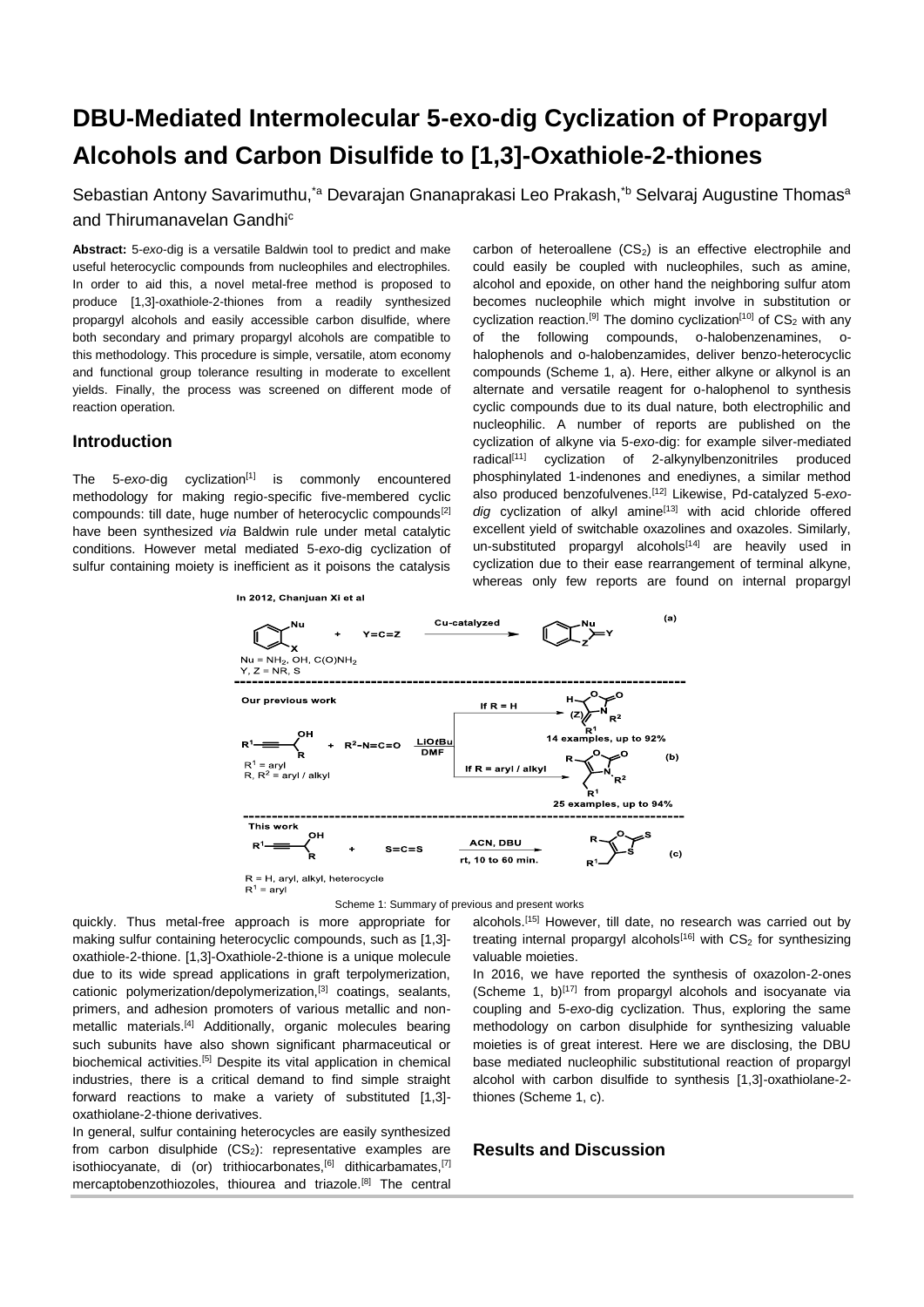Table 1: Reaction optimization

| HO<br>1 mmol<br>1a |            | solvent<br>$s = c = s$<br>base(1 mmol)<br>1.2 mmol | 2a                          | s                                | o<br>ŚΗ<br>3a                 |
|--------------------|------------|----------------------------------------------------|-----------------------------|----------------------------------|-------------------------------|
| Entry              | Solvent    | <b>Base</b>                                        | Temp<br>$(^{\circ}C)/t$ (h) | %<br>vield<br>of 2a <sup>a</sup> | % yield<br>of 3a <sup>a</sup> |
| 1                  | <b>DCM</b> | <b>DBU</b>                                         | rt/1                        | 40                               | 5                             |
| 2                  | <b>DCM</b> | <b>DBN</b>                                         | rt $/1$                     | 48                               | 10                            |
| 3                  | <b>DCM</b> | <b>DABCO</b>                                       | rt/1                        | 0                                | $\mathbf 0$                   |
| 4                  | <b>DCM</b> | <b>DABCO</b>                                       | rt / 17                     | 0                                | $\mathbf 0$                   |
| 5                  | <b>DCM</b> | <b>DIPEA</b>                                       | rt/1                        | 0                                | 35                            |
| 6                  | <b>ACN</b> | <b>DBU</b>                                         | rt / $0.1$                  | 88                               | $\mathbf 0$                   |
| 7                  | <b>DMF</b> | Na <sub>2</sub> CO <sub>3</sub>                    | rt / $15$                   | 0                                | $\mathbf 0$                   |
| 8                  | <b>DMF</b> | K <sub>2</sub> CO <sub>3</sub>                     | rt / 15                     | 0                                | 46                            |
| 9                  | <b>DMF</b> | Cs <sub>2</sub> CO <sub>3</sub>                    | rt / 15                     | 0                                | 42                            |
| 10                 | <b>DMF</b> | LIOH                                               | rt/1                        | 15                               | $\Omega$                      |
| 11                 | <b>DMF</b> | <b>NaOH</b>                                        | rt $/1$                     | 22                               | 0                             |
| 12                 | <b>DMF</b> | <b>KOH</b>                                         | rt / $0.5$                  | 10                               | $\mathbf 0$                   |
| 13                 | <b>DMF</b> | NaH                                                | rt / $0.5$                  | 23                               | $\mathbf 0$                   |
| 14                 | <b>DMF</b> | <b>NaOEt</b>                                       | 45/0.5                      | $\Omega$                         | 85                            |
| 15                 | <b>DMF</b> | NaO'Bu                                             | 45/0.5                      | 0                                | 78                            |
| 16                 | <b>DMF</b> | KO'Bu                                              | 45/0.5                      | 25                               | 0                             |
| 17                 | <b>DMF</b> | LiO'Bu                                             | 45/0.5                      | 39                               | 0                             |

<sup>a</sup>Yields of isolated products. DCM = Dichloromethane, ACN = Acetonitrile, DMF = N,N-Dimethyl-formamide, DIPEA = Diisoprophyl ethyl amine, DBU = 1,8-Diazabicyclo[5.4.0]undec-7-ene, DBN = 1,5- Diazabicyclo[4.3.0]non-5-ene,  $DABCO = 1,4-$ Diazabicyclo[2.2.2]octane, Na<sub>2</sub>CO<sub>3</sub> = Sodium carbonate, K<sub>2</sub>CO<sub>3</sub> = Potassium carbonate,  $Cs_2CO_3 = Cesium$  carbonate, NaOH = Sodium hydroxide, LiOH = Lithium hydroxide, KOH = Potassium hydroxide, NaOEt = Sodium ethoxide, NaO*<sup>t</sup>*Bu = Sodium tertiary butoxide, KO*<sup>t</sup>*Bu = Potassium tertiary butoxide, LiO*<sup>t</sup>*Bu = Lithium tertiary butoxide, NaH = Sodium hydride,  $rt =$  room temperature,  $t =$  time,  $h =$ hour, Temp = temperature.

In order to optimize the reaction conditions, 1,3-diphenyl-prop-2 yn-1-ol (**1a**) was taken as the model substrate (Table 1). Initially, it is treated with  $CS_2$  in dichloromethane (DCM) solvent with different organic bases like DBU, DBN, DABCO and DIPEA, where the first two bases only yielded less than 50% of **2a** (Table 1; Entries: 1, 2) and more decomposition was observed when the reaction mixtures were kept overnight. No reaction was noticed when treating with DABCO (Table 1; Entries: 3, 4) and the reaction with DIPEA offered 35% of 3a (Table 1; Entry: 5). However, when having DBU as base and changing the solvent as ACN delivered 88% of **2a** (Table 1; Entry: 6). Instead of organic bases, inorganic carbonate bases in DMF solvent were tested and no product of **2a** observed (Table 1; Entries: 7- 9). The reaction with metal hydroxide and hydride bases, LiOH, NaOH, KOH and NaH, have only yielded traces of **2a** (Table 1; Entries: 10-13). When treated with NaOEt and NaO*<sup>t</sup>*Bu, no cyclized compound was formed (Table 1; Entries: 14, 15). Finally, KO*<sup>t</sup>*Bu and LiO*<sup>t</sup>*Bu yielded 25% and 39% of **2a**, respectively (Table 1; Entries: 16-17). Thus, the reaction conditions specified in Entry 6, having DBU as base and ACN as solvent can be adjudged as the best optimum reaction conditions.

| Table 2: Synthesis of [1,3]-oxathiole-2-thiones from secondary propargyl |  |  |
|--------------------------------------------------------------------------|--|--|
| alcohols <sup>a</sup>                                                    |  |  |



 $a$ 1.0 mmol of the specified propargyl alcohol, 1.2 mmol of  $CS<sub>2</sub>$ , 1.0 mmol of DBU and 1 mL of acetonitrile were treated under nitrogen atmosphere.

Having the optimum reaction conditions (Table 1; Entry: 6), the reactions between secondary propargyl alcohols and carbon disulphide were focused to synthesis [1,3]-oxathiole-2-thiones (Table 2). At first, **1a** treated with  $CS<sub>2</sub>$  under optimum reaction condition delivered 85% of **2a** and the reactions with mono to trifluoro substituted aryl propargyl alcohols also observed a relatively equivalent yield of the desired products **2b**-**2e**. The *p*chloro or *p*-chloro and *p*-fluoro substituent carrying propargyl alcohols were also efficient and the respective reactions completed with very good yields of **2f**-**2g**. Similarly, the 2-chloro-5-nitro attached aryl near to –OH group were undergoing 5-*exo*dig cyclization with CS<sub>2</sub> and producing very good yields of 2h<sup>[18]</sup>-**2i**. The different positional bromo derivatives also offered equally good yield of the respective compounds (**2j**, **2k** and **2l**). Like electron deficient secondary propargyl alcohols, the electron rich compounds, 3-(4-Fluoro-phenyl)-1-(2-methoxy-phenyl)-prop-2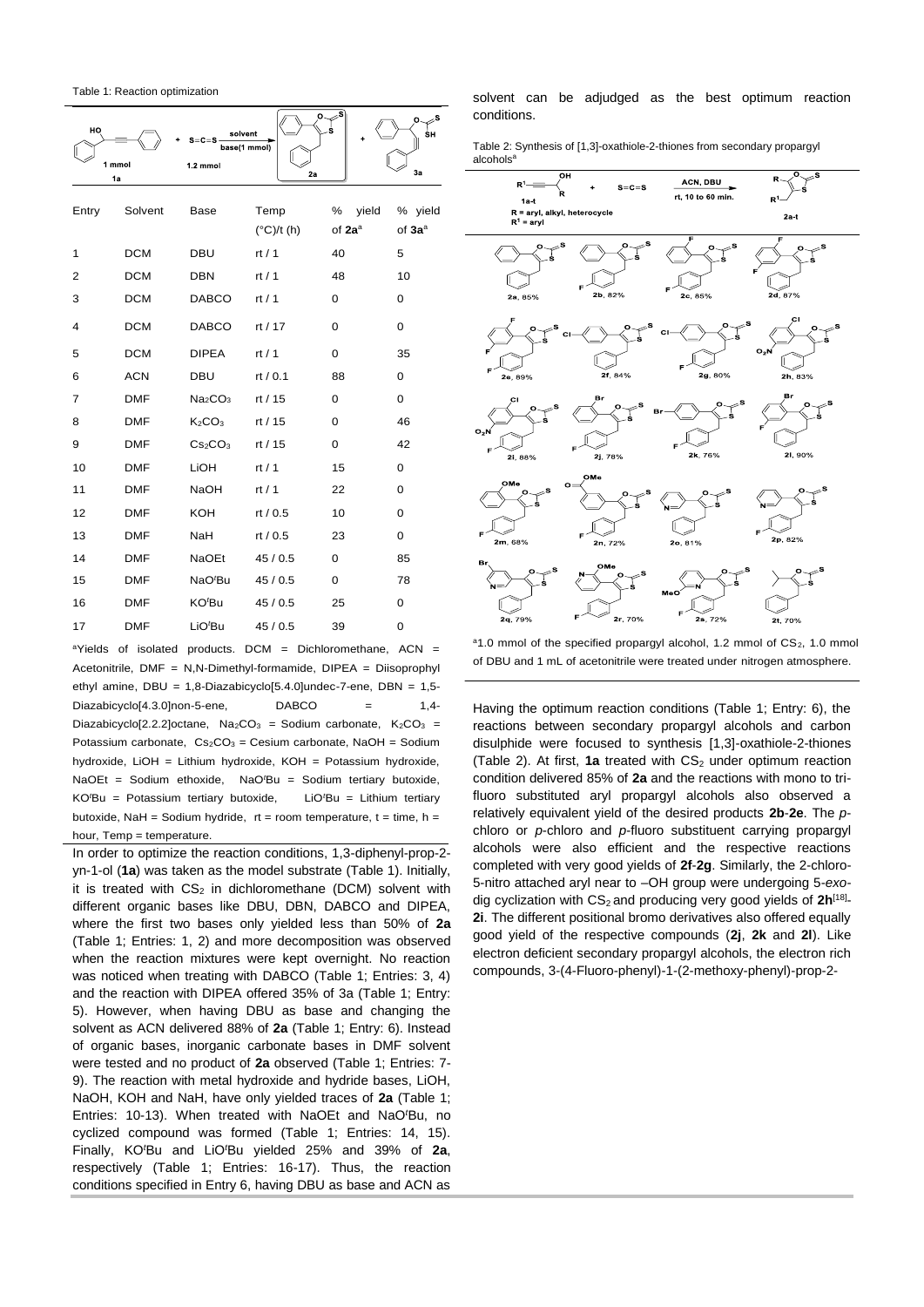Table 3: Synthesis of [1,3]-oxathiole-2-thiones from primary propargyl alcohols<sup>a</sup>



 $a$ 1.0 mmol of the specified propargyl alcohol, 1.2 mmol of CS<sub>2</sub>, 1.0 mmol of DBU and 1 mL of acetonitrile were treated under nitrogen atmosphere.

yn-1-oland3-[3-(4-Fluoro-phenyl)-1-hydroxy-prop-2-ynyl]-benzoic acid methyl ester, yielded 68% of **2m** and 72% of **2n**. Following the successful synthesis of different aromatic [1,3]-oxathiole-2 thiones, the reactions between  $CS<sub>2</sub>$  and the pyridine-substituted propargyl alcohols were studied. Electron deficient, neutral and electron rich heterocyclic propargyl alcohols adhered to the optimum reaction conditions afforded fairly good yields of **2o**-**2s**, which highlights no significant electronic effect. Finally, Aryl alkyl substituted propargyl alcohol; 4-Methyl-1-phenyl- pent-1-yn-3-ol was successfully coupled with CS<sub>2</sub> delivered 70% of 2t.

After the above successful synthesis of [1,3]-oxathiole-2-thiones from secondary propargyl alcohols and  $CS<sub>2</sub>$ , the turn is to demonstrate the synthesis of heterocyclics from primary propargyl alcohols and  $CS<sub>2</sub>$  by employing the same optimum reaction conditions which was used for 1a and CS<sub>2</sub>.

The un-substituted and mono-substituted primary propargyl alcohols, 3-Phenyl-prop-2-yn-1-ol and 3-(4-Fluoro-phenyl)-prop-2-yn-1-ol, were separately treated with  $CS_2$  yielded  $~\sim$ 75% of 2u and **2v**, respectively, whereas the nitro-substituted and nitro, methoxy-substituted 3-phenylprop-2-yn-1-ol offered 73% of **2w**[19] and 68% of **2x**. Finally, electron withdrawing and electron donating substituent attached pyridine propargyl alcohols delivered moderate yields of **2y** and **2z**. At the end, the reaction was carried out in different mode of reaction operation conditions, as pointed in Table 4, and the yields are also captured. The reaction mass was charring in microwave irradiation and Sonicator, whereas clean reaction noticed while

| Entry          | <b>Reaction operation</b><br>condition                 | Temperatur<br>e/Time | Product | Yield<br>(%) |
|----------------|--------------------------------------------------------|----------------------|---------|--------------|
| 1              | Microwave irradiation                                  | $rt/5$ min.          | 2a/2u   | 10/5         |
| $\overline{2}$ | Sonicator                                              | $rt/10$ min.         | 2a/2u   | 32/14        |
| 3              | Parr shaker without<br>nitrogen atmosphere             | $rt/30$ min.         | 2a/2u   | 76/71        |
| 4              | Parallel synthesizer with<br>nitrogen atmosphere       | $rt/30$ min.         | 2a/2u   | 72/63        |
| 5              | Parallel synthesizer<br>without nitrogen<br>atmosphere | $rt/30$ min.         | 2a/2u   | 70/60        |
| 6              | Open round bottom flask                                | $rt/30$ min.         | 2a/2u   | 68/64        |

exploiting parallel synthesizer with or without nitrogen atmosphere and the open round bottom flask.

The possible reaction mechanism of product: The DBU initially de-protonates the OH of the propargyl alcohol and then the corresponding anion attacks the carbon of  $CS<sub>2</sub>$ ; subsequently the sulphur anion of CS<sub>2</sub> cyclizes (5-exo-dig) with the triple bonded carbon-2, and then carbon-3 carbanion captures the proton formed 4-alkene-1,3-oxathiolane-2-thione as intermediate. The *exo*-cyclic double bond is rearranged into the cyclic ring forming [1,3]-oxathiolane-2-thione. The earlier research by authors, i.e., synthesis of oxazolon-2-ones<sup>17</sup> by reacting heteroallene (isocyanate) with secondary propargyl alcohol evolved via coupling, cyclization and rearrangement of *exo*cyclic double bond whereas primary propargyl alcohol only undergoes for coupling and cyclization. However, interestingly in CS<sup>2</sup> both the propargyl alcohols undergoes the coupling, 5-*exo*dig cyclization and *exo*-cyclic double bond migration to reach [1,3]-oxathiolane-2-thiones.



Scheme 2: Possible reaction mechanism

# **Conclusions**

We have established a novel metal free straight forward synthesis of [1,3]-oxathiole-2-thiones from readily prepared propargyl alcohols using easily and cheaply available reagents  $CS<sub>2</sub>$  and DBU, and the optimised process was tested on different mode of operational conditions instead of traditional round bottom flask reaction. This atmospheric temperature and nonhazardous solvent reactions were producing very good yields of different substituted [1,3]-oxathiolane-2-thiones, and there is no considerable impact of electronic effects and aryl or heteroaryl substituent effects on the reaction yields.

#### **Supporting information Summary**

Detailed experimental procedures and spectroscopic data, copies of <sup>1</sup>H and <sup>13</sup>C NMR spectra of all compounds and ortep for **2h** and **2w** are included in the supporting information.

**Keywords:** Carbon disulfide • Double bond rearrangement • 5 exo-dig • [1,3]-Oxathiole-2-thione • Propargyl alcohol

- [1] a) W. F. Bailey, T. V. Ovaska, *Organometallics* **1990**, *9*, 1694; b) W. F. Bailey, S. C. Longstaff, *J. Org. Chem*. **1998**, *63*, 432.
- [2] Q. Liao, X. Yang, C. Xi, *J. Org. Chem*. **2014**, *79*, 8507–8515.
- [3] F. Sanda, T. Shinjo, W. Choi, T. Endo, *Macromolecular Rapid comm*.**2001**, *22*, 363-366.
- [4] K. Uenishi, A. Sudo, H. Morikawa, T. Endo, O. Lammerschop, T. Huver, P. Gentschev. *WO*/**2005**/016995.
- [5] a) M. T. Konieczny, W. Konieczny, M. Sabisz, A. Skladanowski, R. Wakiec, E. Augustynowicz- Kopec, Z. Zwolska, *Eur. J. Med. Chem.*  **2007**, *42*, 729−733. b) Y. Aizawa, T. Kanai, K. Hasegawa, T.